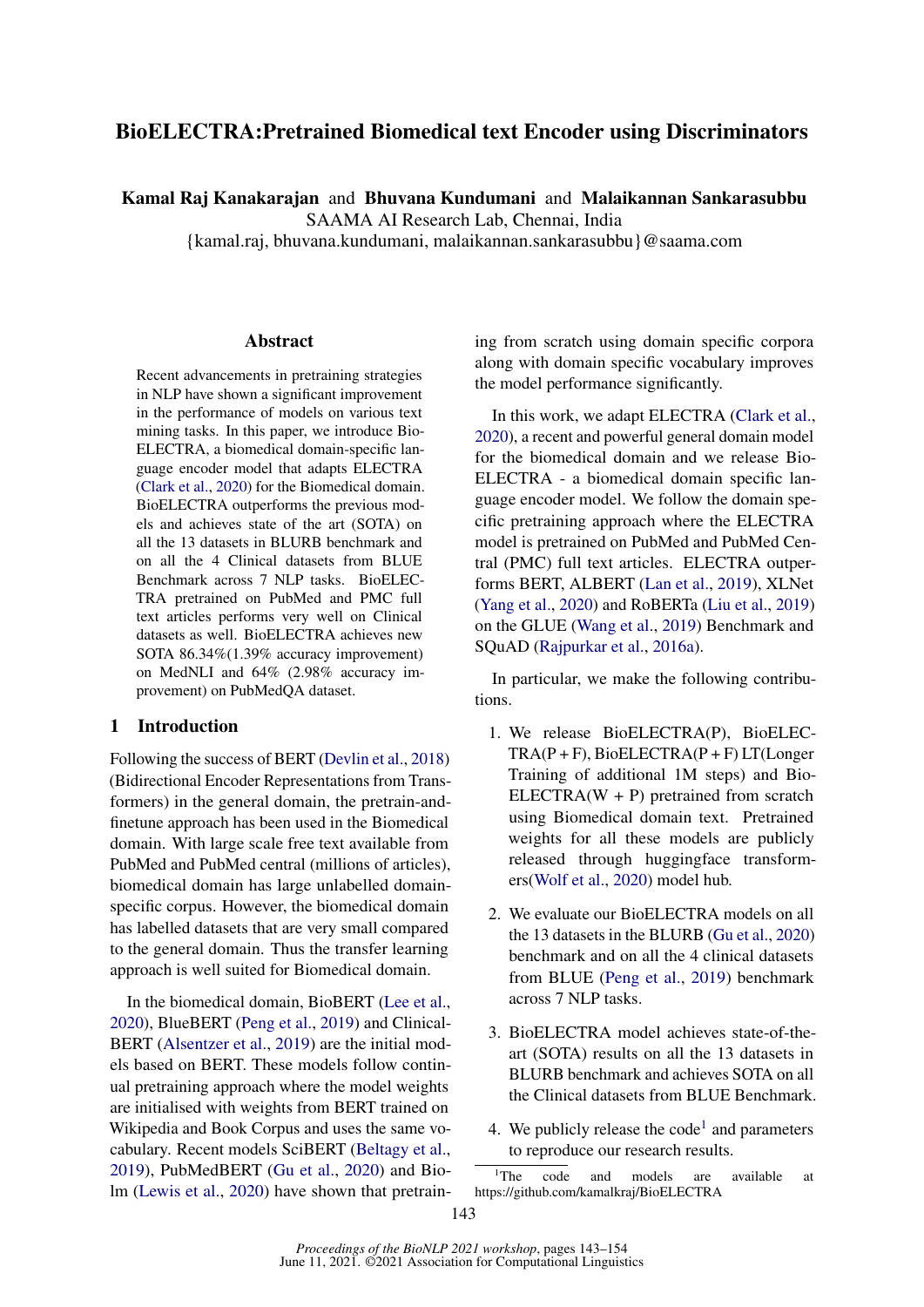### 2 Related work

Pretrained word embeddings [\(Mikolov et al.,](#page-9-6) [2013\)](#page-9-6), [\(Pennington et al.,](#page-9-7) [2014\)](#page-9-7) and contextualised word embeddings [\(Peters et al.,](#page-9-8) [2018\)](#page-9-8) have helped the deep learning algorithms to improve their performance in NLP tasks. ULMFiT [\(Howard and](#page-8-5) [Ruder,](#page-8-5) [2018\)](#page-8-5), introduces the transfer learning approach to Natural language processing and OpenAI GPT [\(Radford et al.,](#page-9-9) [2018\)](#page-9-9), pretrains a transformer [\(Vaswani et al.,](#page-10-3) [2017\)](#page-10-3) for learning general language representations. Similar to ULM-FiT and OpenAI GPT, BERT [\(Devlin et al.,](#page-8-1) [2018\)](#page-8-1) follows this fine tuning approach and introduces a powerful bidirectional language representation model using the transformer based model architecture. BERT achieves SOTA on most NLP tasks without any heavily-engineered task specific architectures. Following the success of BERT, XLNet [\(Yang et al.,](#page-10-0) [2020\)](#page-10-0) with generalized autoregressive pretraining and RoBERTa [\(Liu et al.,](#page-9-4) [2019\)](#page-9-4) with robust pretraining techniques experiment with different pretraining objectives. ALBERT [\(Lan](#page-9-3) [et al.,](#page-9-3) [2019\)](#page-9-3) uses weight sharing and embedding factorisation to reduce memory consumption and increase the training speed. ELECTRA [\(Clark](#page-8-0) [et al.,](#page-8-0) [2020\)](#page-8-0) introduces sample-efficient 'replaced token detection' pretraining technique. ELECTRAsmall, trained with very little compute outperforms GPT and performs comparably with larger models like RoBERTa and XLNet.

Recent works adapt BERT to scientific, biomedical and clinical domains. BioBERT [\(Lee et al.,](#page-9-0) [2020\)](#page-9-0) pretrains BERT with data from PubMed and PubMed Central (PMC) articles. BlueBERT [\(Peng et al.,](#page-9-1) [2019\)](#page-9-1) pretrains BERT on PubMed, PMC and MIMIC III [\(Johnson et al.,](#page-9-10) [2016\)](#page-9-10) data. ClinicalBERT [\(Alsentzer et al.,](#page-8-2) [2019\)](#page-8-2) initialises with BioBERT weights and pretrains on data from MIMIC III. SciBERT [\(Beltagy et al.,](#page-8-3) [2019\)](#page-8-3), Pub-MedBERT [\(Gu et al.,](#page-8-4) [2020\)](#page-8-4) and Bio-lm [\(Lewis](#page-9-2) [et al.,](#page-9-2) [2020\)](#page-9-2) pretrain BERT based models from scratch with domain specific data. SciBERT pretrains on 1.14M papers from Semantic Scholar [\(Ammar et al.,](#page-8-6) [2018\)](#page-8-6), PubMedBERT on PubMed and PMC data and Bio-lm [\(Lewis et al.,](#page-9-2) [2020\)](#page-9-2) on data from PubMed, PMC and MIMIC III. Benchmarks in biomedical NLP - BLUE (Biomedical Language Understanding Evaluation) and BLURB (Biomedical Language Understanding & Reasoning Benchmark) are released by BlueBERT and

PubMedBERT respectively.

### 3 Methods

### 3.1 Pretraining from scratch using domain specific corpora

The pioneers in applying transfer learning to NLP, pretrain Language Model(LM) on unlabelled large corpora in the general domain like Wikipedia articles, Web Text, Books corpus, Gigaword, web crawl etc. Biomedical literature has specific concepts and terms that are not part of the general domain. To enable the models to learn these features very specific to the biomedical domain, BioNLP models, BioBERT [\(Lee et al.,](#page-9-0) [2020\)](#page-9-0) and BlueBERT [\(Peng et al.,](#page-9-1) [2019\)](#page-9-1) use the mixed-domain pretraining approach [\(Gu et al.,](#page-8-4) [2020\)](#page-8-4). In mixed-domain approach, the model initialises with BERT weights and vocabulary trained on general domain text and the model is pretrained on the biomedical text.

Biomedical domain with its publicly available literature which is growing exponentially by the year makes it well suited for domain specific pretraining from scratch. Using a general domain vocabulary for biomedical text results in complex and specific terms being split into numerous subwords, as they do not exist in the general domain vocabulary. Hence a model trained on these word pieces might not generalise well for the domain specific downstream tasks. Recent work PubMed-BERT [\(Gu et al.,](#page-8-4) [2020\)](#page-8-4) and Bio-lm [\(Lewis et al.,](#page-9-2) [2020\)](#page-9-2) pretrain a language model from scratch on PubMed abstracts and use the vocabulary that is generated from PubMed abstracts. These models outperform the BioBERT and BlueBERT models on biomedical and clinical NLP tasks .

#### <span id="page-1-2"></span>3.2 Data

We use data very similar to PubMedBERT for fair comparison.

PubMed Abstracts We use text from 22 million PubMed abstracts downloaded as of January 2021. 27 GB of cleaned text with approximately 4.2 billion words are used.

PubMed Central (PMC) We obtained full text from 3.[2](#page-1-0) million PubMed Central (PMC)<sup>2</sup> articles as of January 2021. After cleaning the data, we use 57GB of text with approximately 9.6 billion words. Preprocessing We used pubmed\_parser parser<sup>[3](#page-1-1)</sup> for

<span id="page-1-0"></span><sup>2</sup> https://www.ncbi.nlm.nih.gov/pmc/

<span id="page-1-1"></span><sup>3</sup> https://github.com/titipata/pubmed\_parser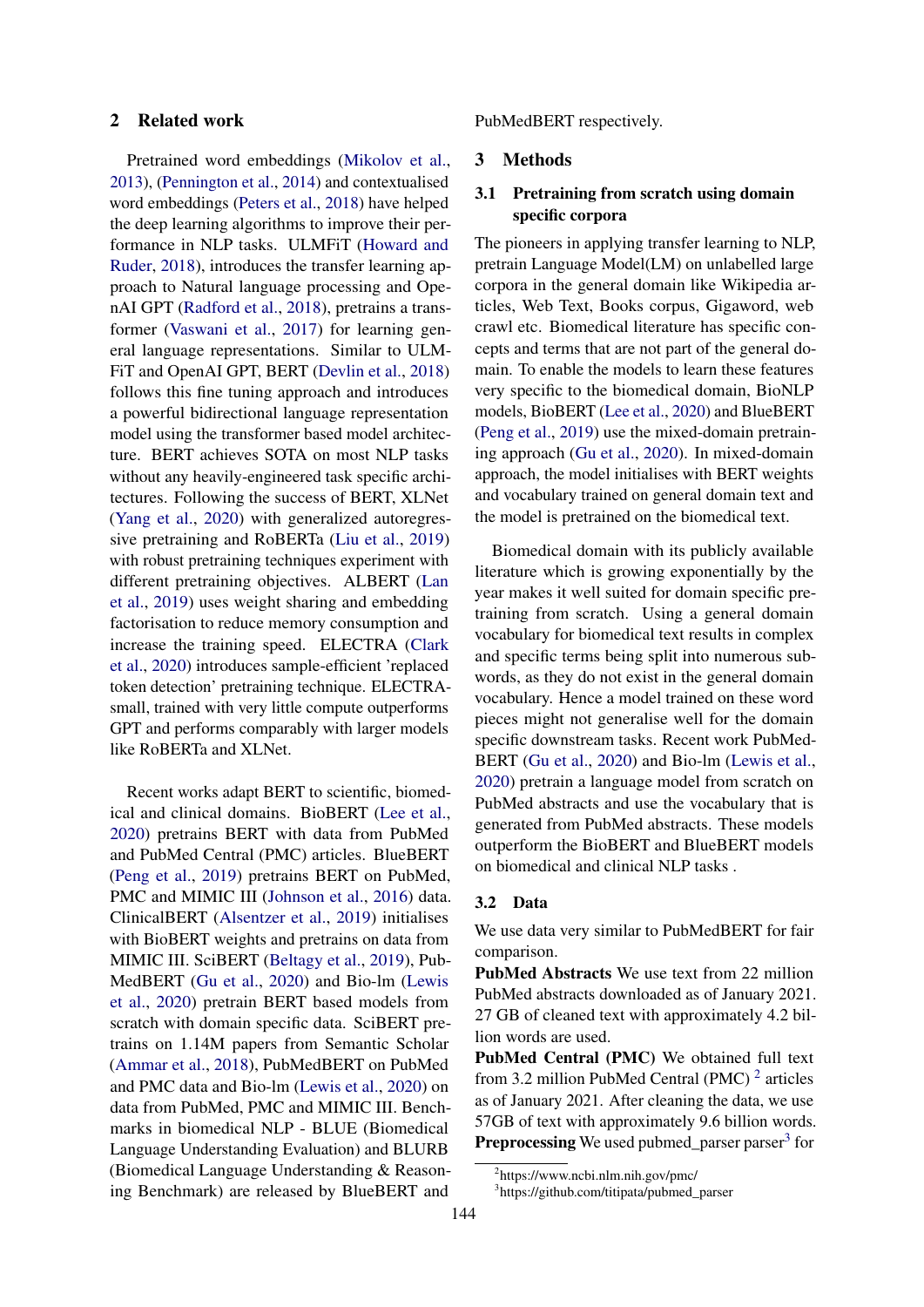<span id="page-2-0"></span>

Figure 1: Overview of ELECTRA-Base model Pretraining. Output shapes are mentioned in parenthesis after each block.( B=Batch Size, MSL=Maximum Sequence Length, H=Hidden size )

extracting the abstracts and full text articles. We used SciSpacy[\(Neumann et al.,](#page-9-11) [2019\)](#page-9-11) for sentence tokenization.

# 3.3 ELECTRA

Architecture ELECTRA [\(Clark et al.,](#page-8-0) [2020\)](#page-8-0) pretraining architecture consists of a Generator and a Discriminator network. Each of them consists of Encoder blocks of the transformer [\(Vaswani et al.,](#page-10-3) [2017\)](#page-10-3) architecture. The generator size is chosen smaller than the Discriminator to make ELECTRA computationally efficient. The size of the Hidden dimension (H) of the transformer encoder in Generator is reduced to 1/3 the size of the Discriminator. The Generator and Discriminator share the weights of the Embedding layer, which is composed of token embeddings, position embeddings and type embeddings. An embedding projector is added to Generator after the Embedding layer to project the embedding dimension H to H/3. Figure [1](#page-2-0) shows pretraining configuration of ELECTRA-Base model. The Generator is trained with maximum likelihood as in ELECTRA paper and Generator is not given a noise input vector as in General Adversarial Networks (GANs). The Discriminator is trained very similar to a classifier with cross entropy loss. After pretraining only the Discriminator

is used for all the finetuning.

<span id="page-2-1"></span>Input/Output representations ELECTRA follows the Input/Output representations of BERT [\(Devlin et al.,](#page-8-1) [2018\)](#page-8-1). The first token is always the [CLS] token whose final hidden state is used for finetuning sentence level tasks. For single sentence tasks, the tokenized input sequence should follow the [CLS] token and end with [SEP]. For sentence pair tasks, the tokenized input sentences should be separated by a [SEP] token. Type and Position embeddings which indicate the sentence that it belongs to (sentence1/sentence2) are added to the input token embeddings. Final input representation of a given token is the summation of its token, position and type embeddings which are learnt during the training.

Pretraining Task ELECTRA introduces *replaced token prediction* pretraining task where the model is trained to distinguish real input tokens from synthetically generated tokens. Random words are selected in the input text and replaced with tokens generated by a small Generator network. The Discriminator network then predicts whether the input token is original or replaced. This novel approach ensures that the model learns from all the input tokens and not just from 15% of the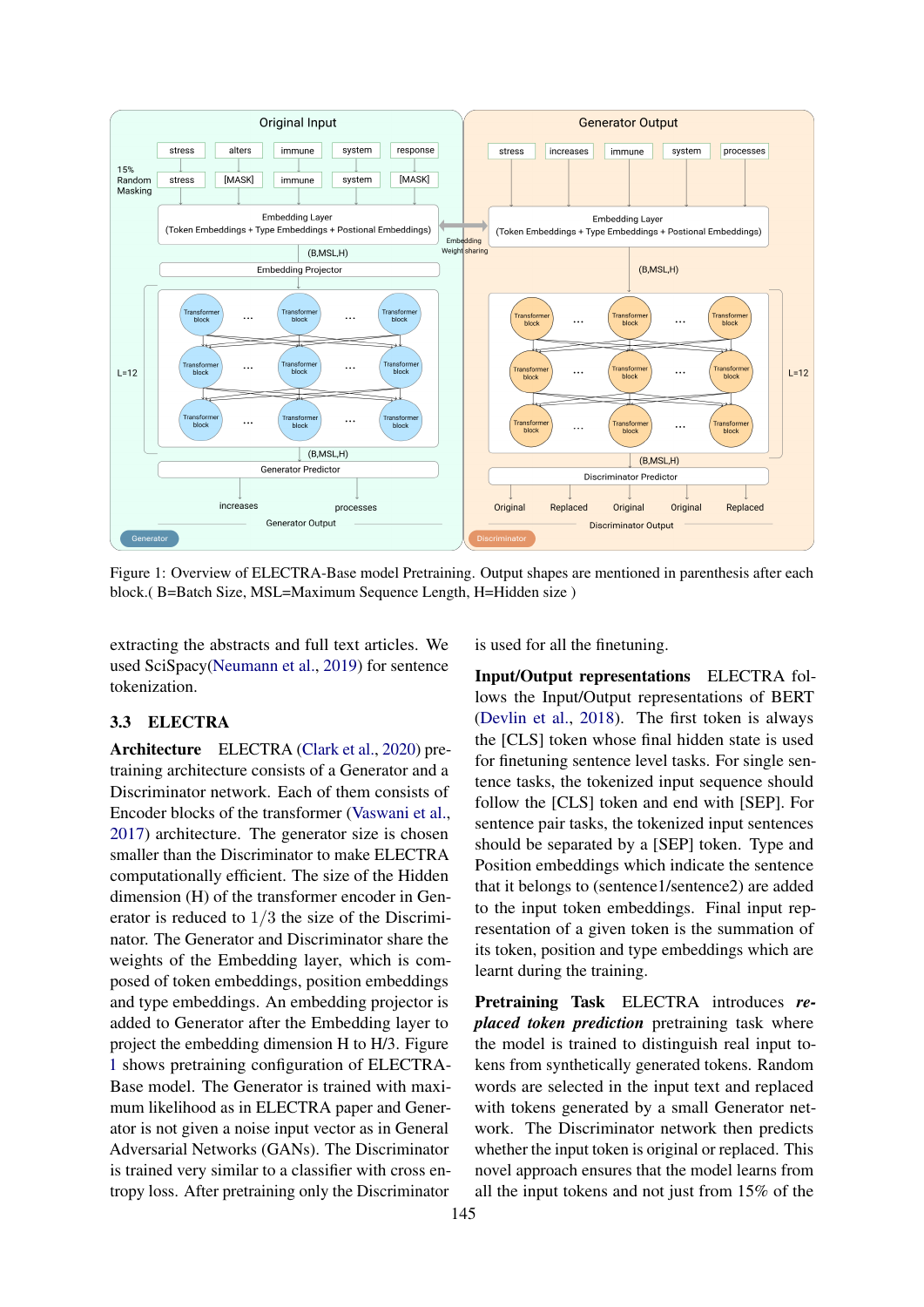<span id="page-3-2"></span>

| Dataset                                       | Task                       | Train  | Dev   | Test  | <b>Evaluation Metrics</b> |
|-----------------------------------------------|----------------------------|--------|-------|-------|---------------------------|
| BC5-chem $(Li et al., 2016)$                  | <b>NER</b>                 | 5203   | 5347  | 5385  | F1 entity-level           |
| BC5-disease $(Li$ et al., 2016)               | <b>NER</b>                 | 4182   | 4244  | 4424  | F1 entity-level           |
| NCBI-disease (Doğan et al., 2014)             | <b>NER</b>                 | 5134   | 787   | 960   | F1 entity-level           |
| BC2GM (Smith et al., 2008)                    | <b>NER</b>                 | 15197  | 3061  | 6325  | F1 entity-level           |
| JNLPBA (Collier and Kim, 2004)                | NER                        | 46750  | 4551  | 8662  | F1 entity-level           |
| ShARe/CLEFE* (Suominen et al., 2013)          | <b>NER</b>                 | 4628   | 1075  | 5195  | F1 entity-level           |
| EBM PICO(Nye et al., 2018)                    | PICO                       | 339167 | 85321 | 16364 | Macro F1 word-level       |
| ChemProt (Krallinger et al., 2017)            | <b>Relation Extraction</b> | 18035  | 11268 | 15745 | Micro F1                  |
| DDI (Herrero-Zazo et al., 2013)               | <b>Relation Extraction</b> | 25296  | 2496  | 5716  | Micro F1                  |
| GAD (Bravo et al., 2015)                      | <b>Relation Extraction</b> | 4261   | 535   | 534   | Micro F1                  |
| $i2b2-2010*$ (Uzuner et al., 2011)            | <b>Relation Extraction</b> | 3110   | 11    | 6293  | Micro F1                  |
| BIOSSES (Soğancıoğlu et al., 2017)            | Sentence Similarity        | 64     | 16    | 20    | Pearson                   |
| ClinicalSTS <sup>**</sup> (Wang et al., 2020) | Sentence Similarity        | 1312   | 329   | 412   | Pearson                   |
| $HoC$ (Baker et al., 2015)                    | Document Classification    | 1295   | 186   | 371   | Micro F1                  |
| MedNLI* (Romanov and Shivade, 2018)           | Inference                  | 11232  | 1395  | 1422  | Accuracy                  |
| PubMedQA (Jin et al., 2019)                   | <b>Question Answering</b>  | 450    | 50    | 500   | Accuracy                  |
| BioASQ (Nentidis et al., 2019)                | <b>Question Answering</b>  | 670    | 75    | 140   | Accuracy                  |

Table 1: Datasets from BLURB and BLUE benchmark. Number of instances in train, dev, and test set along with the evaluation metrics used for each of the datasets is listed. \* Clinical domain dataset from BLUE. \*\* Instead of MedSTS from BLUE we used ClinicalSTS released by [\(Wang et al.,](#page-10-8) [2020\)](#page-10-8)

tokens in the input text as in BERT. This makes the pretraining task computationally effective. As recent work [\(Liu et al.,](#page-9-4) [2019\)](#page-9-4) [\(Yang et al.,](#page-10-0) [2020\)](#page-10-0) suggests that using 'next sentence prediction' does not show consistent improvement in the scores, ELEC-TRA does not use any such 'contrastive learning' techniques for pretraining. Since ELECTRA does not have a contrastive learning technique, there is no pooling projection layer in ELECTRA.

# 4 Experiments

### <span id="page-3-3"></span>4.1 BioELECTRA pretraining

We pretrain ELECTRA from scratch with PubMed abstracts and PMC full text articles mentioned in Section [3.2.](#page-1-2) PubMedBERT [\(Gu et al.,](#page-8-4) [2020\)](#page-8-4) and BioBERT [\(Lee et al.,](#page-9-0) [2020\)](#page-9-0) pretrained BERT-Base models with biomedical domain specific corpus. In this paper, we experiment only with ELECTRA-Base architecture to ensure a fair comparison with these models. Four ELECTRA-Base models are trained - BioELECTRA (P) on PubMed abstracts, BioELECTRA (P+F) on PubMed abstracts and PMC full text articles, BioELECTRA (P+F) with longer training (2M steps) and BioELECTRA (W+P) on Wikipedia and PubMed abstracts. Bio-ELECTRA(P) and BioELECTRA(P+F) models are trained with 1M steps with a batch size of 512. The number of training steps are chosen to make

our work comparable with BioBERT<sup>[4](#page-3-0)</sup> and Pub-MedBERT.<sup>[5](#page-3-1)</sup> BioELECTRA(P+F) LT is trained like BioELECTRA(P+F) with an additional 1M steps. For BioELECTRA(W+F), a continual training approach is adopted where the model is initialised with ELECTRA-BASE general domain weights. It is pretrained further with PubMed abstracts for 100k, 200k and 400k steps. We publish our results of BioELECTRA(W+F) pretrained with 200k steps as these results were comparable with Pub-MedBERT BLURB [\(Gu et al.,](#page-8-4) [2020\)](#page-8-4) score.

SciBERT [\(Beltagy et al.,](#page-8-3) [2019\)](#page-8-3) shows that models trained on uncased vocabularies perform slightly better than the cased models in biomedical domain even for NER tasks. Hence we use the uncased biomedical domain-specific vocabularies from PubMedBERT for all our experiments. The optimization techniques and parameters from ELECTRA paper are followed. All our models are trained on Tensor Processing Unit(TPU) v3-8 instances. Refer Appendix [A](#page-10-9) for complete model and optimizer details.

### 4.2 Datasets

We finetune our ELECTRA-Base models on 17 NLP datasets - 13 biomedical datasets from the

<span id="page-3-0"></span><sup>4</sup>BioBERT was trained with a batch size of 256 with 1M steps in pretraining and 1M steps in continual pretraining.

<span id="page-3-1"></span><sup>5</sup> PubMedBERT was trained with a batch size of 8,192 for 62,500 steps.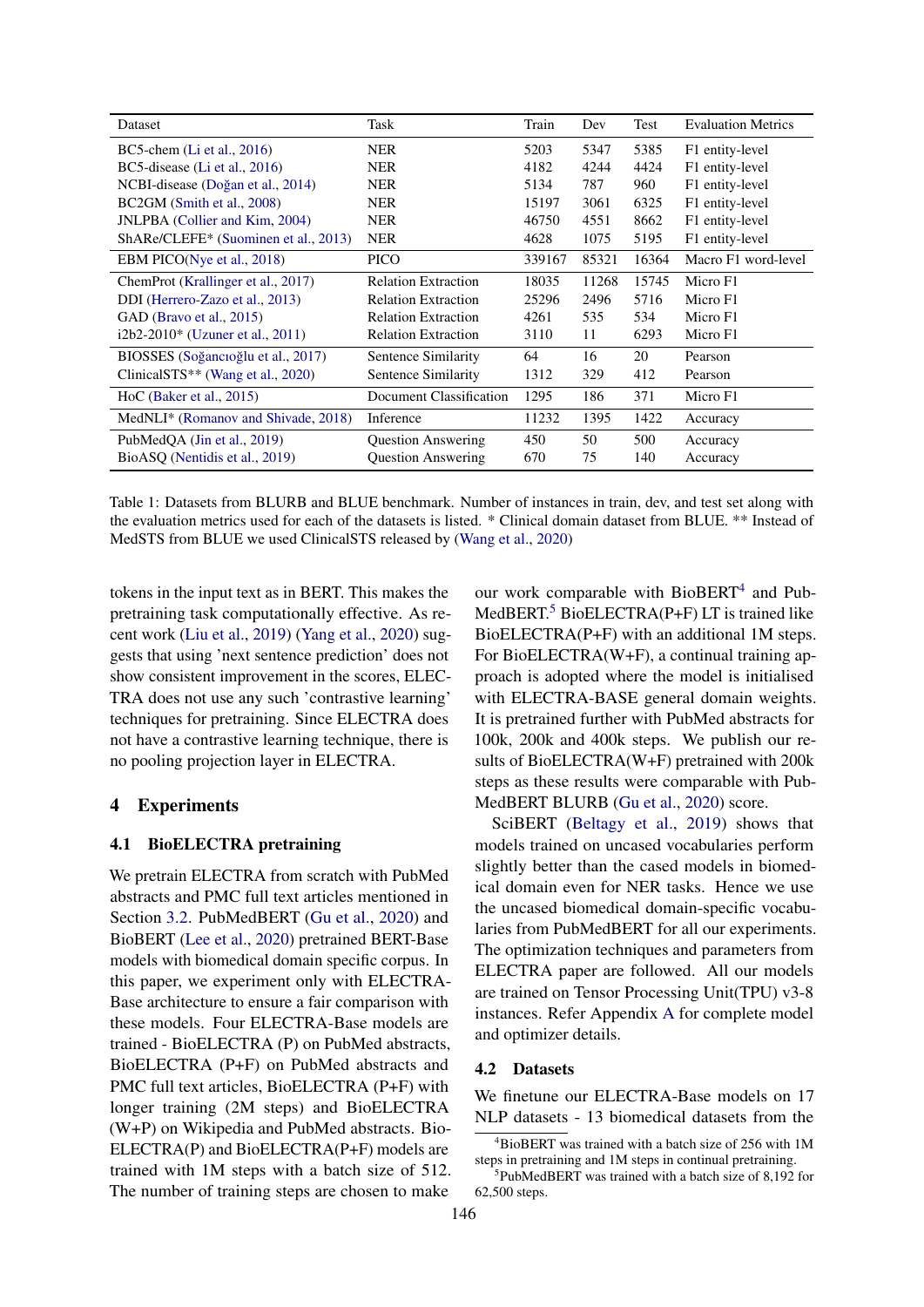BLURB [\(Gu et al.,](#page-8-4) [2020\)](#page-8-4) benchmark and 4 clinical datasets from the BLUE [\(Peng et al.,](#page-9-1) [2019\)](#page-9-1) benchmark. We group our datasets based on the NLP tasks. We do not discuss the datasets in detail due to space constraints. Details on train, dev, test split, benchmark they belong to, evaluation metric used can be found in Table [1.](#page-3-2) Detailed description of the datasets are available in the BLURB[\(Gu et al.,](#page-8-4) [2020\)](#page-8-4) and BLUE[\(Peng et al.,](#page-9-1) [2019\)](#page-9-1) paper.

### 4.2.1 Named Entity Recognition (NER)

NER task aims at recognizing and predicting the entities e.g (chemicals, diseases, genes, proteins) in the given text. We use *BC5-Chemical, BC5- Disease, NCBI-Disease, BC2GM, JNLPBA* biomedical datasets from the BLURB benchmark. These datasets have the same train, dev and test split as released by [\(Crichton et al.,](#page-8-13) [2017\)](#page-8-13). In addition to these, *ShARe/CLEFE* clinical dataset used by BLUE benchmark which uses the train, dev and test split released by [\(Suominen et al.,](#page-10-5) [2013\)](#page-10-5) is used for NER task.

### 4.2.2 PICO extraction (PICO)

PICO task is very similar to NER, where the model aims to predict the Participants, Interventions, Comparisons and Outcomes entities in the given text. *EBM PICO* [\(Nye et al.,](#page-9-17) [2020\)](#page-9-17) dataset from the BLURB benchmark which has the same train, test and dev split as the original dataset is used for this task.

### 4.2.3 Relation Extraction (RE)

Relation Extraction task predicts relations and their types between the two entities mentioned in the given sentences (e.g, gene–disease relations, protein–chemical relations). We use *DDI, ChemProt and GAD* datasets from the BLURB benchmark and *i2b2-2010* clinical dataset in the BLUE benchmark. GAD dataset in BLURB benchmark uses train, dev and test split created by [\(Lee et al.,](#page-9-0) [2020\)](#page-9-0). For DDI, BLURB uses the original dataset by [\(Herrero-Zazo et al.,](#page-8-9) [2013\)](#page-8-9) and release their own train, dev and test datasets. BLURB uses the train, dev and test split from the original dataset [\(Krallinger et al.,](#page-9-14) [2017\)](#page-9-14) for ChemProt. BLUE uses the train, dev and test split released by [\(Uzuner](#page-10-6) [et al.,](#page-10-6) [2011\)](#page-10-6)

### 4.2.4 Sentence Similarity

Sentence Similarity task predicts the similarity score based on how similar are the given pair of sentences. *BIOSSES* dataset from BLURB benchmark and *ClinicalSTS* dataset instead of the Med-STS dataset is chosen from BLUE benchmark. BLURB uses the train, dev and split created by [\(Peng et al.,](#page-9-1) [2019\)](#page-9-1). *ClinicalSTS* dataset is chosen as that is the latest version provided by n2c2 2019 challenge[\(Wang et al.,](#page-10-8) [2020\)](#page-10-8). It has added 574 more samples for training and a new test set of 412 samples. As this dataset doesn't have a public train and dev split, we have split it into 80% train and 20% dev set and we use the original test set for evaluation.

### 4.2.5 Document classification

Document classification task aims to predict the multiple labels for the given text. Evaluation for Document classification task is done at the document level where we aggregate the labels over all the sentences in a document. We use *HoC* dataset from BLURB benchmark which uses the original dataset by [\(Baker et al.,](#page-8-11) [2015\)](#page-8-11) to create their own train, dev and test split.

### 4.2.6 Natural Language Inference (NLI)

Natural Language Inference task predicts whether the relation between two sentences are entailment, contradiction or neutrality. *MedNLI* [\(Romanov and](#page-9-15) [Shivade,](#page-9-15) [2018\)](#page-9-15) dataset from the BLUE benchmark which uses the original train, dev and test split is used for this task.

### 4.2.7 Question Answering (QA)

Question Answering task aims to predict the answers in the context when a question text is given as the first sentence. The answers are either twoway (yes/ no) or three-way (yes/ maybe/ no). *Pub-MedQA and BioASQ* datasets from BLURB benchmark are used for our experiments. For both Pub-MedQA [\(Jin et al.,](#page-8-12) [2019\)](#page-8-12) and BioASQ [\(Nentidis](#page-9-16) [et al.,](#page-9-16) [2019\)](#page-9-16), BLURB uses the original train, dev and test split.

### 4.3 Fine tuning

ELECTRA [\(Clark et al.,](#page-8-0) [2020\)](#page-8-0) applies very minimal architectural changes for finetuning downstream tasks. We follow the same approach as ELECTRA for finetuning BioELECTRA on the various downstream tasks. BIO encoding scheme is adopted for the NER tasks where B stands for Beginning, I stands for Inside and O stands for Outside. All the NER datasets in BLURB benchmark and *ShARe/CLEFE* in BLUE benchmark have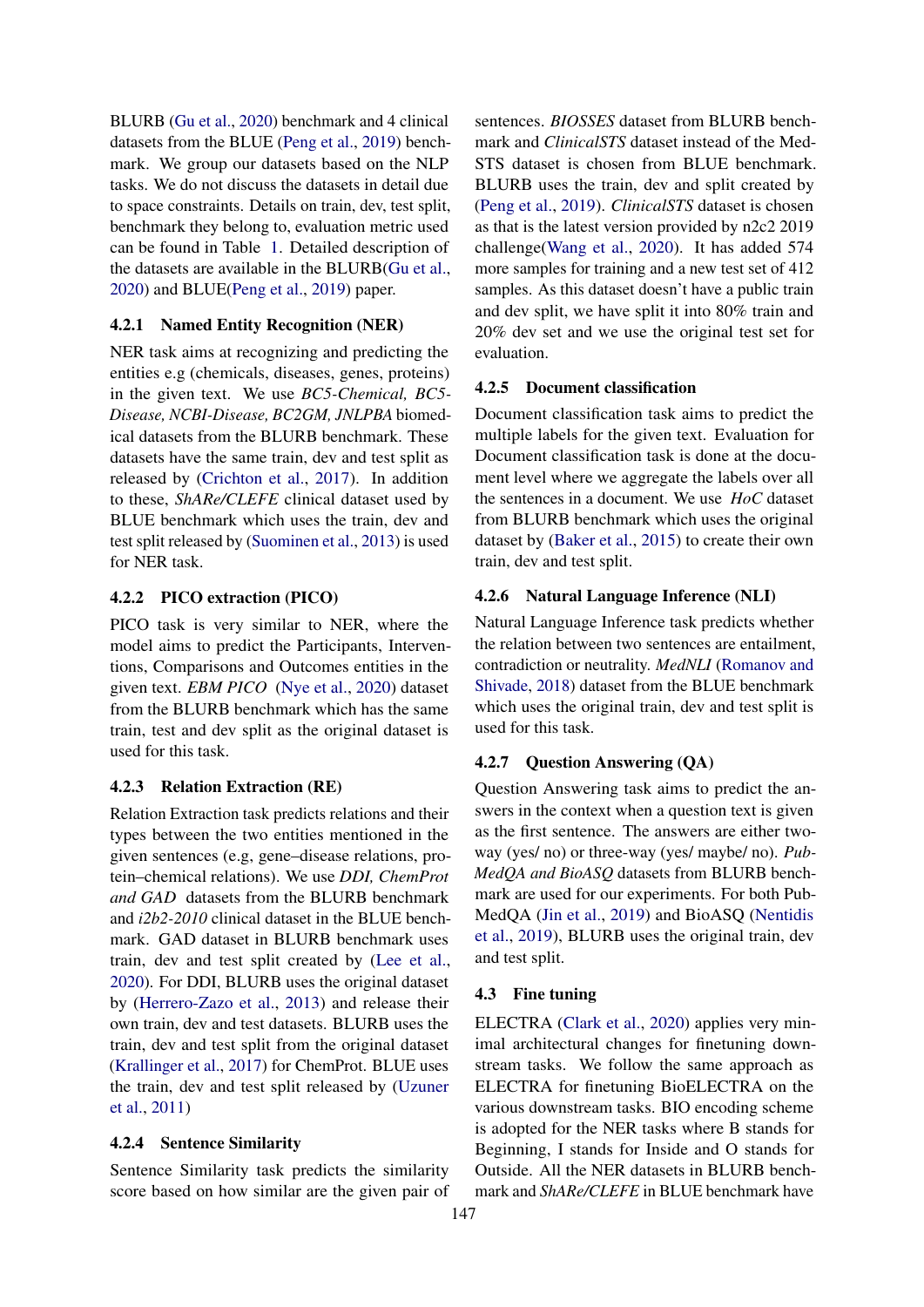<span id="page-5-0"></span>

|                    | <b>BioBERT</b> | SciBERT  | <b>ClinicalBERT</b> | <b>BlueBERT</b> | PubMedBERT | <b>BioELECTRA</b> |
|--------------------|----------------|----------|---------------------|-----------------|------------|-------------------|
|                    | cased          | uncased  | cased               | cased           | uncased    | uncased           |
|                    | (P)            | $(CS+F)$ | $(W+P+M)$           | $(W+P+M)$       | (P)        | (P)               |
| BC5-chem           | 92.85          | 92.49    | 90.80               | 91.19           | 93.33      | 93.60             |
| BC5-disease.       | 84.70          | 84.54    | 83.04               | 83.69           | 85.62      | 85.84             |
| NCBI-disease       | 89.13          | 88.10    | 86.32               | 88.04           | 87.82      | 89.38             |
| BC <sub>2</sub> GM | 83.82          | 83.36    | 81.71               | 81.87           | 84.52      | 84.69             |
| <b>JNLPBA</b>      | 79.35          | 79.45    | 78.59               | 78.68           | 80.06      | 80.17             |
| <b>EBM PICO</b>    | 73.18          | 73.12    | 72.06               | 72.54           | 73.38      | 74.26             |
| ChemProt           | 76.14          | 75.24    | 72.04               | 71.46           | 77.24      | 78.20             |
| <b>DDI</b>         | 80.88          | 81.06    | 78.20               | 77.78           | 82.36      | 82.76             |
| GAD                | 80.94          | 80.90    | 78.40               | 77.24           | 82.34      | 83.70             |
| <b>BIOSSES</b>     | 89.52          | 86.25    | 91.23               | 85.38           | 92.30      | 92.49             |
| HoC                | 81.54          | 80.66    | 80.74               | 80.48           | 82.32      | 83.50             |
| PubMedQA           | 60.24          | 57.38    | 49.08               | 48.44           | 55.84      | 64.02             |
| <b>BioASQ</b>      | 84.14          | 78.86    | 68.50               | 68.71           | 87.56      | 88.57             |
| <b>BLURB</b> score | 80.29          | 78.80    | 77.19               | 76.19           | 81.10      | 82.47             |

Table 2: Comparison of pretrained BioNLP models on the BLURB [\(Gu et al.,](#page-8-4) [2020\)](#page-8-4) benchmark. The BLURB score is the macro average of mean test results for each of the six tasks (NER, PICO, Relation Extraction, Sentence Similarity, Document Classification, Question Answering). Refer [Table 1](#page-3-2) for the evaluation metric used for each task. (P - PubMed abstracts, CS - Computer Science, F - PubMed Central full text articles, W - Wikipedia, M - MIMIC III [\(Johnson et al.,](#page-9-10) [2016\)](#page-9-10))

a single entity. (e.g. Disease in BC5-disease). PICO, a sequential tagging task is solved using the NER task approach and Document classification task for *HoC* dataset is solved as multi label classification task. The datasets in NER, PICO and Document classification tasks follow the single sentence representation. As mentioned in section [3.3,](#page-2-1) each tokenized input sequence follows the [CLS] token and ends with the [SEP] token. Sentence Similarity, Question Answering and Natural Language Inference tasks all have sentence pairs in their inputs. We process the sentence pairs as [CLS]sentence1[SEP]sentence2[SEP] very similar to BERT. In the Question Answering task, 'question' is treated as sentence1 and 'context' is treated as sentence2.

ELECTRA [\(Clark et al.,](#page-8-0) [2020\)](#page-8-0) uses the vector representation of the [CLS] token to generate the output for all the given NLP tasks except NER and PICO. For NER and PICO, representations for each token is used to classify the entities. A simple linear layer is added to the output of ELECTRA for finetuning. ELECTRA does not use LSTM [\(Hochreiter and Schmidhuber,](#page-8-14) [1997\)](#page-8-14), CRF [\(Laf](#page-9-18)[ferty et al.,](#page-9-18) [2001\)](#page-9-18) layers for NER tasks. Figure [2](#page-11-0) in appendix [B](#page-10-10) illustrates the finetuning architecture

for the NLP tasks. Mean-square error is used for regression tasks and cross entropy loss is used for classification tasks. Similar to BERT finetuning, all the layers are fine-tuned together along with task specific prediction layer. We use 'discriminative finetuning' similar to ELECTRA, where only the final layer is trained with the original learning rate and all other layers use a learning rate with a decay factor. For finetuning, Adam [\(Kingma and Ba,](#page-9-19) [2017\)](#page-9-19) optimizer with a slanted triangular learning rate scheduler which linearly warms up (10% of steps) followed by linear decay (90% of steps) is used. We also use a dropout probability of 10%. We experiment with the following hyper parameters: learning rate [3e-5, 5e-5, 1e-4, 1.5e-4, 2e-4], batch size [16, 32], layer-wise learning-rate decay out of [0.9, 0.8, 0.7] and epochs [3,5]. BIOSSES (Soğancıoğlu et al., [2017\)](#page-10-7), PubMedQA [\(Jin et al.,](#page-8-12) [2019\)](#page-8-12), BioASQ [\(Nentidis et al.,](#page-9-16) [2019\)](#page-9-16) and ClinicalSTS [\(Wang et al.,](#page-10-8) [2020\)](#page-10-8) are finetuned for longer epochs. For more details on the hyper parameters, refer Appendix [B.](#page-10-10) We ran 10 fine tuning runs on BIOSSES, BioASQ and PubMedQA since the datasets are relatively smaller and 5 runs on all the other datasets. The average score is reported as the final score for the evaluation metric.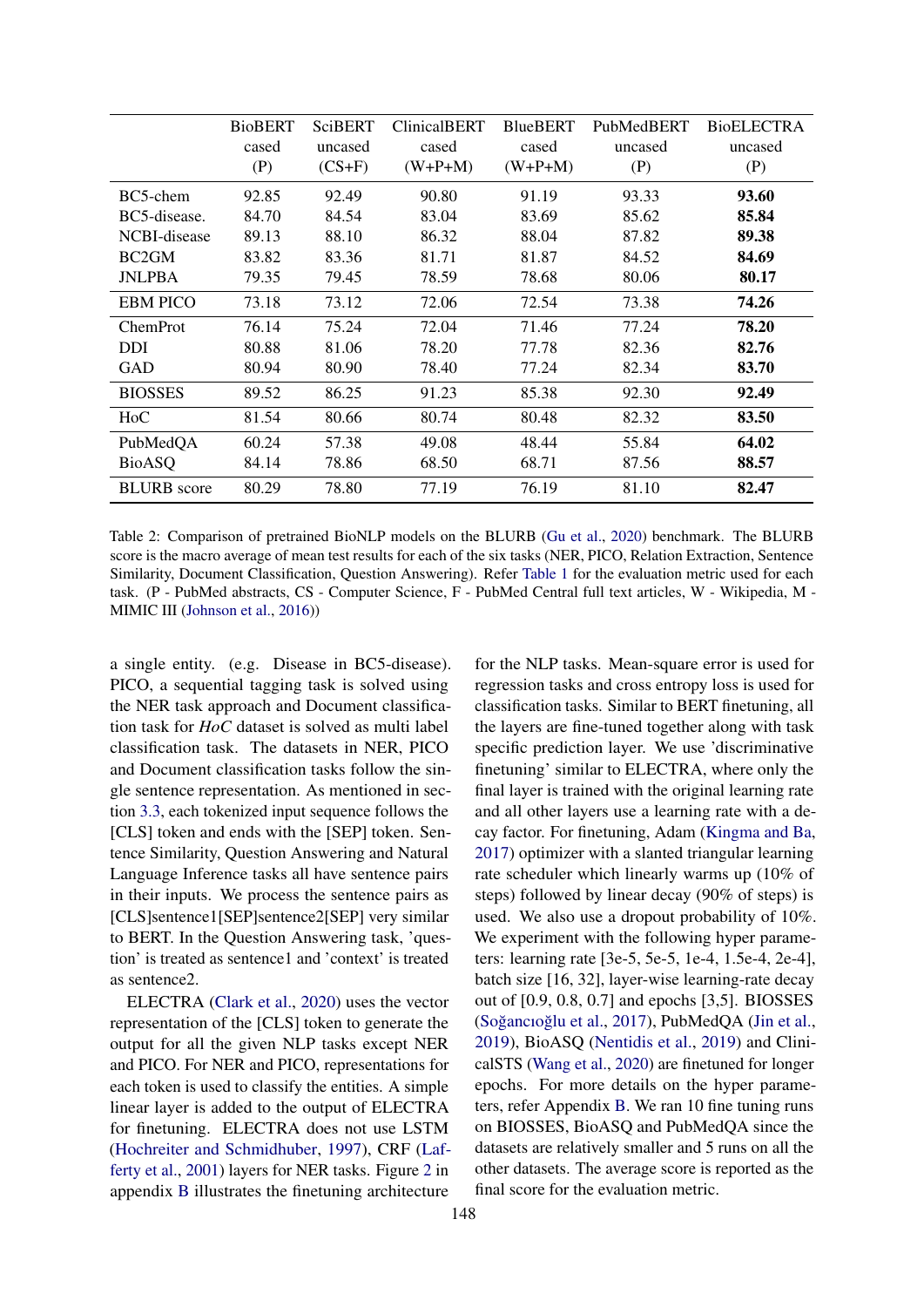<span id="page-6-0"></span>

|                    | <b>BioBERT</b> | <b>ClinicalBERT</b> | <b>BlueBERT</b> |         | PubMedBERT |         | <b>BioELECTRA</b> |         |
|--------------------|----------------|---------------------|-----------------|---------|------------|---------|-------------------|---------|
|                    | cased          | cased               | cased           | cased   | uncased    | uncased | uncased           | uncased |
|                    | (P)            | $(W+P+M)$           | (P)             | $(P+M)$ | (P)        | (P+F)   | (P)               | $(P+F)$ |
| MedNLI             | 82.63          | 82.70               | 82.2            | 84      | 83.82      | 84.17   | 86.27             | 86.34   |
| $i2b2-2010$        | 72.81          | 74.82               | 74.4            | 76.4    | 75.14      | 73.93   | 76.50             | 75.73   |
| ShARe/CLEFE        | 80.73          | 82.15               | 75.4            | 77.1    | 74.45      | 74.77   | 83.71             | 83.15   |
| <b>ClinicalSTS</b> | 85.91          | 85.63               | 86.03           | 84.57   | 86.72      | 86.16   | 89.07             | 88.34   |

Table 3: Comparison of pretrained language models on the BLUE [\(Peng et al.,](#page-9-1) [2019\)](#page-9-1) benchmark. (P - PubMed abstracts, F - PubMed Central full text articles, W - Wikipedia, M - MIMIC III [\(Johnson et al.,](#page-9-10) [2016\)](#page-9-10) )

### 5 Results

We finetune all of the four BioELECTRA models mentioned in [4.1](#page-3-3) for seven biomedical text mining tasks (NER, PICO, Relation Extraction, Sentence Similarity, Document Classification, Question Answering and Natural Language Inference) that are part of the BLURB [\(Gu et al.,](#page-8-4) [2020\)](#page-8-4) and BLUE [\(Peng et al.,](#page-9-1) [2019\)](#page-9-1) benchmark.

BLURB benchmark Out of the four BioELEC-TRA models, BioELECTRA (P) model pretrained from scratch on PubMed abstracts alone along with biomedical domain specific vocabulary (from Pub-MedBERT [\(Gu et al.,](#page-8-4) [2020\)](#page-8-4)) achieves new Stateof-the-Art (SOTA) results on all of the datasets in BLURB benchmark. Our results on BioELECTRA (P) along with the scores for BioBERT [\(Lee et al.,](#page-9-0) [2020\)](#page-9-0), SciBERT [\(Beltagy et al.,](#page-8-3) [2019\)](#page-8-3), Clinical-BERT [\(Alsentzer et al.,](#page-8-2) [2019\)](#page-8-2) , BlueBERT [\(Peng](#page-9-1) [et al.,](#page-9-1) [2019\)](#page-9-1) and PubMedBERT [\(Gu et al.,](#page-8-4) [2020\)](#page-8-4) for all the tasks in the BLURB benchmark are shown in table [2.](#page-5-0) The scores on these datasets for all these models are taken from the BLURB benchmark. As we do not have details on train, test and dev split of datasets used by Bio-lm [\(Lewis et al.,](#page-9-2) [2020\)](#page-9-2) paper, we are not able to compare our results with their results. For NCBI-Disease, where the train, test and dev split is publicly available, our model (89.38%) performs better than the Biolm Base (PM + Voc) model (88.2%). ELECTRA performs significantly better than all other BERT based models on the SQuAD [\(Rajpurkar et al.,](#page-9-20) [2016b\)](#page-9-20) benchmark in the general domain. Similarly, BioELECTRA (P) model has significantly higher scores on the Question Answering tasks. It achieves new SOTA of 64.02% (3.78% increase over the previous SOTA) on PubMedQA and with a new SOTA of 88.57% (1.01 % increase over the previous SOTA) on BioASQ. Our overall BLURB score (macro average of the average metric for each

of the six tasks) is 82.40% which is 1.3% higher than PubMedBERT BLURB score of 81.10%.

BLUE benchmark We present results of Bio-ELECTRA (P) pretrained on PubMed abstracts alone and BioELECTRA (P+F) pretrained on both PubMed abstracts and PubMed full text articles on four of the clinical datasets in the BLUE benchmark in tabl[e3.](#page-6-0) We compare the performance of our models with the results of BioBERT, ClinicalBERT, BlueBERT and PubMedBERT. Since the scores on the train, dev and test split of these clinical datasets by BioBERT, ClinicalBERT, BlueBERT and Pub-MedBERT are not available, we used their pretrained weights on these datasets and documented the results. We do not have the results of SciBERT model as it was trained on mixed domain data. Out of the four datasets in the BLUE benchmark, we have results of Biolm for i2b2-2010 and MedNLI. Since we do not have the train, dev and test split used by Biolm for i2b2-2010, we compare our results only for the MedNLI dataset. Score of our BioELECTRA (P+F) model 86.34% is significantly higher than Biolm Base model (PM + Voc) score of 83.2%. We also note that BioELECTRA performs better than BERT based models trained on MIMIC data. BioELECTRA (P) achieves new SOTA on three of the datasets - i2b2-2010, ShARe/CLEFE and ClinicalSTS. BioELECTRA (P+F)'s score of 86.34% on MedNLI task is marginally (0.07%) higher than the score of BioELECTRA (P)'s score of 86.27% and this is the new SOTA for MedNLI dataset for models trained on PubMed abstracts and PubMed Central full text articles.

Our models pretrained on domain specific text along with domain specific vocabulary have consistently shown that the pretraining from scratch with domain specific data enables the model to capture the contextual representations of the language better.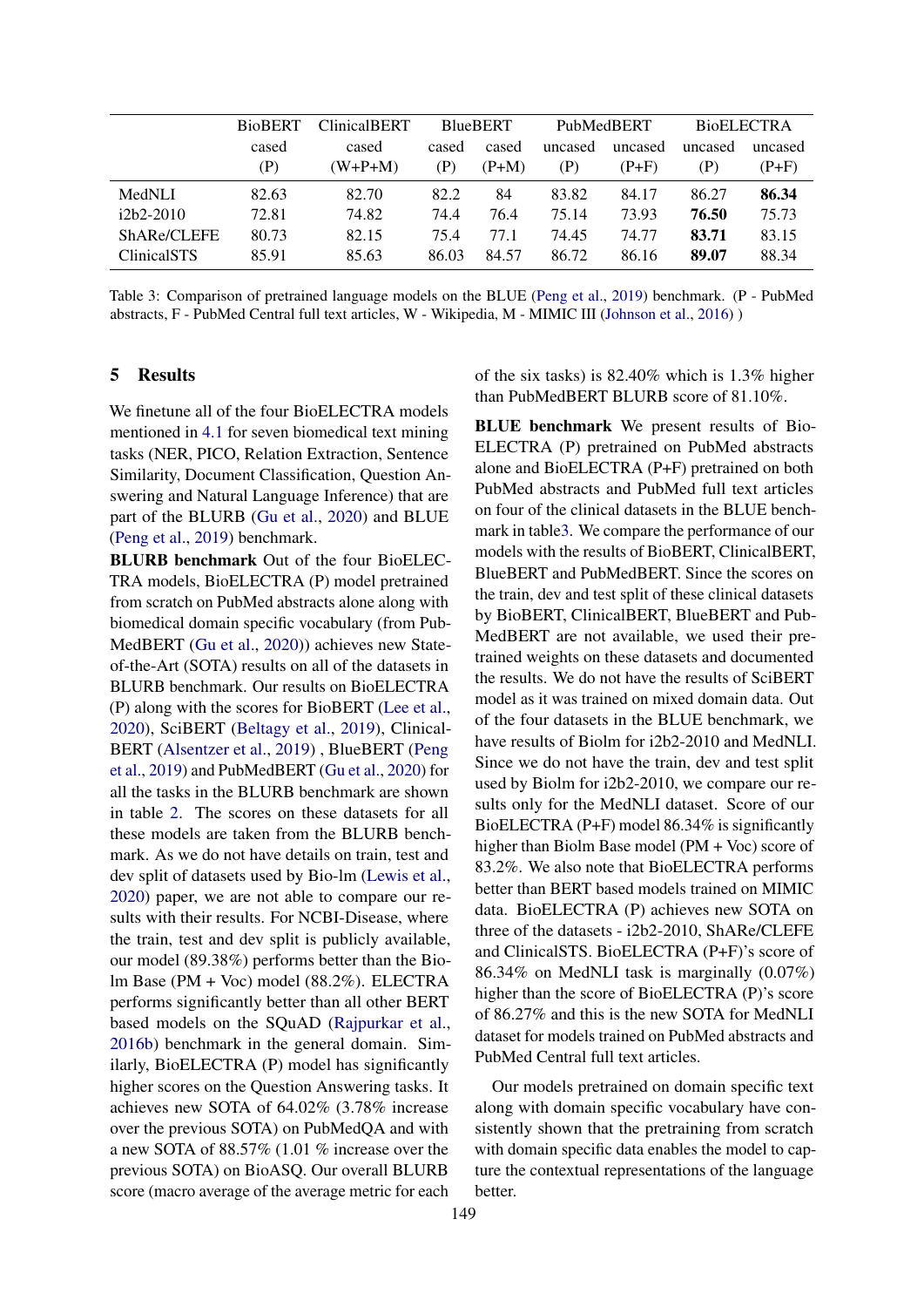<span id="page-7-0"></span>

|                    | <b>BioELECTRA</b> | <b>BioELECTRA</b> | <b>BioELECTRA</b> | <b>BioELECTRA</b> |
|--------------------|-------------------|-------------------|-------------------|-------------------|
|                    | P                 | $P + F$           | $P+F(LT)$         | $W + P$           |
| Vocab              | PubMed            | PubMed            | PubMed            | General           |
| BC5-chem           | 93.60             | 93.51             | 93.75             | 93.03             |
| BC5-disease        | 85.84             | 85.55             | 85.32             | 84.66             |
| NCBI-disease       | 89.38             | 88.43             | 88.73             | 88.45             |
| BC <sub>2</sub> GM | 84.69             | 84.61             | 84.68             | 83.90             |
| <b>JNLPBA</b>      | 80.17             | 79.98             | 80.10             | 79.63             |
| <b>EBM PICO</b>    | 74.26             | 73.88             | 73.86             | 73.33             |
| ChemProt           | 78.20             | 77.76             | 76.76             | 77.06             |
| DDI                | 82.76             | 83.53             | 82.34             | 79.68             |
| <b>GAD</b>         | 83.70             | 84.18             | 85.67             | 83.16             |
| <b>BIOSSES</b>     | 92.49             | 93.80             | 91.45             | 88.65             |
| HoC                | 83.50             | 82.79             | 83.20             | 82.30             |
| PubMedQA           | 64.02             | 63.80             | 62.21             | 61.20             |
| <b>BioASQ</b>      | 88.57             | 91.42             | 91.50             | 90.01             |
| <b>BLURB</b> Score | 82.47             | 82.72             | 82.24             | 80.96             |
| MedNLI             | 86.27             | 86.34             | 85.36             | 83.53             |
| i2b2-2010          | 76.50             | 75.73             | 76.17             | 75.48             |
| ShARe/CLEFE        | 83.71             | 83.15             | 83.52             | 83.02             |
| <b>ClinicalSTS</b> | 89.07             | 88.34             | 89.02             | 88.46             |

Table 4: Comparison of BioELECTRA models on BLURB [\(Gu et al.,](#page-8-4) [2020\)](#page-8-4) and BLUE [\(Peng et al.,](#page-9-1) [2019\)](#page-9-1) benchmark. (P - PubMed abstracts, F - PubMed Central full text articles, W - Wikipedia, LT - Longer Training )

Comparison of BioELECTRA models Table [4](#page-7-0) shows the comparison of results of our models BioELECTRA(P), BioELECTRA (P+F) and Bio-ELECTRA (P+F) LT with longer training of additional 1 million steps and BioELECTRA (W+P). BioELECTRA (W+P) is pretrained from scratch on Wikipedia and PubMed abstracts along with a general domain vocabulary (BERT [\(Devlin et al.,](#page-8-1) [2018\)](#page-8-1) uncased vocabulary). We observe that Bio-ELECTRA (P+F) LT with longer training of 2 million steps does not give substantial improvements on all of the tasks. BioELECTRA (P+F) LT model's result is slightly better than BioELECTRA (P) on BC5-chem dataset. BioELECTRA (P+F) LT model's result on GAD and BioASQ datasets are marginally better than BioELECTRA (P+F). BioELECTRA (P+F) performs slightly better than BioELECTRA (P) on DDI and BIOSSES datasets.

The results clearly show that all BioELECTRA models pretrained from scratch with biomedical domain text and domain specific vocabulary perform better than the model pretrained on both general and biomedical domain text with general domain vocabulary. However it is interesting to note that

BioELECTRA (W+P) model has significantly better results for i2b2-2010, ShARe/CLEFE and ClinicalSTS datasets than PubMedBERT. BioELEC-TRA (W+P)'s score for MedNLI is comparable to that of PubMedBERT [\(Gu et al.,](#page-8-4) [2020\)](#page-8-4).

#### 6 Conclusion and Future Work

We release BioELECTRA-base models pretrained from scratch on biomedical domain specific text and evaluate the performance on seven different biomedical NLP tasks with 17 datasets. We achieve SOTA on all the datasets in the BLURB [\(Gu et al.,](#page-8-4) [2020\)](#page-8-4) benchmark and all four clinical datasets in the BLUE [\(Peng et al.,](#page-9-1) [2019\)](#page-9-1) benchmark. Our results show that pretraining from scratch with biomedical domain text helps the model to learn better contextual representations. We release the pretrained weights for all our models and the code for reproducibility.

We plan to explore and experiment with our domain specific pretraining approach on ELECTRA-LARGE models. We also intend to train ELECTRA-BASE and ELECTRA-LARGE mod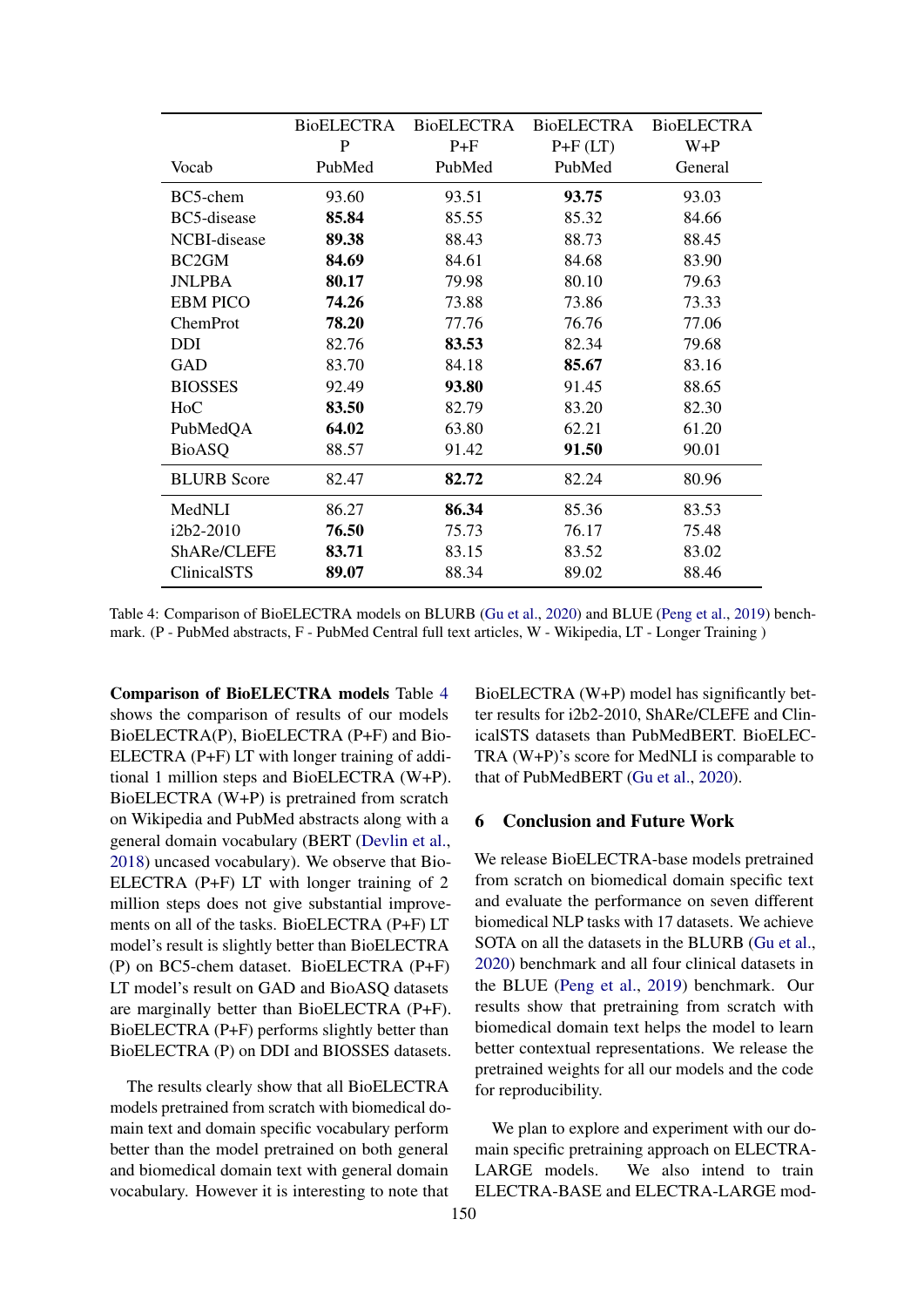els on MIMIC III [\(Johnson et al.,](#page-9-10) [2016\)](#page-9-10) clinical notes and evaluate the performance of the models on biomedical NLP tasks. As ELECTRA shows a significant improvement on SQuAD [\(Rajpurkar](#page-9-20) [et al.,](#page-9-20) [2016b\)](#page-9-20), we want to focus on Biomedical QA tasks (span prediction) and evaluate domain specific pretrained ELECTRA models performance.

### Acknowledgements

This research was supported by Google's Tensor-Flow Research Cloud (TFRC). We also extend our thanks to Samuel Gurudas for his assistance in creating the diagrams in this research paper.

#### References

- <span id="page-8-2"></span>Emily Alsentzer, John Murphy, William Boag, Wei-Hung Weng, Di Jindi, Tristan Naumann, and Matthew McDermott. 2019. [Publicly available clini](https://doi.org/10.18653/v1/W19-1909)[cal BERT embeddings.](https://doi.org/10.18653/v1/W19-1909) In *Proceedings of the 2nd Clinical Natural Language Processing Workshop*, pages 72–78, Minneapolis, Minnesota, USA. Association for Computational Linguistics.
- <span id="page-8-6"></span>Waleed Ammar, Dirk Groeneveld, Chandra Bhagavatula, Iz Beltagy, Miles Crawford, Doug Downey, Jason Dunkelberger, Ahmed Elgohary, Sergey Feldman, Vu Ha, Rodney Kinney, Sebastian Kohlmeier, Kyle Lo, Tyler Murray, Hsu-Han Ooi, Matthew Peters, Joanna Power, Sam Skjonsberg, Lucy Wang, Chris Wilhelm, Zheng Yuan, Madeleine van Zuylen, and Oren Etzioni. 2018. [Construction of the litera](https://doi.org/10.18653/v1/N18-3011)[ture graph in semantic scholar.](https://doi.org/10.18653/v1/N18-3011) In *Proceedings of the 2018 Conference of the North American Chapter of the Association for Computational Linguistics: Human Language Technologies, Volume 3 (Industry Papers)*, pages 84–91, New Orleans - Louisiana. Association for Computational Linguistics.
- <span id="page-8-11"></span>Simon Baker, Ilona Silins, Yufan Guo, Imran Ali, Johan Högberg, Ulla Stenius, and Anna Korhonen. 2015. Automatic semantic classification of scientific literature according to the hallmarks of cancer. *Bioinformatics*, 32(3):432–440.
- <span id="page-8-3"></span>Iz Beltagy, Kyle Lo, and Arman Cohan. 2019. [SciB-](https://doi.org/10.18653/v1/D19-1371)[ERT: A pretrained language model for scientific text.](https://doi.org/10.18653/v1/D19-1371) In *Proceedings of the 2019 Conference on Empirical Methods in Natural Language Processing and the 9th International Joint Conference on Natural Language Processing (EMNLP-IJCNLP)*, pages 3615– 3620, Hong Kong, China. Association for Computational Linguistics.
- <span id="page-8-10"></span>Àlex Bravo, Janet Piñero, Núria Queralt-Rosinach, Michael Rautschka, and Laura I Furlong. 2015. Extraction of relations between genes and diseases

from text and large-scale data analysis: implications for translational research. *BMC bioinformatics*, 16(1):55.

- <span id="page-8-0"></span>Kevin Clark, Minh-Thang Luong, Quoc V Le, and Christopher D Manning. 2020. Electra: Pre-training text encoders as discriminators rather than generators. *arXiv preprint arXiv:2003.10555*.
- <span id="page-8-8"></span>Nigel Collier and Jin-Dong Kim. 2004. [Introduc](https://www.aclweb.org/anthology/W04-1213)[tion to the bio-entity recognition task at JNLPBA.](https://www.aclweb.org/anthology/W04-1213) In *Proceedings of the International Joint Workshop on Natural Language Processing in Biomedicine and its Applications (NLPBA/BioNLP)*, pages 73–78, Geneva, Switzerland. COLING.
- <span id="page-8-13"></span>Gamal Crichton, Sampo Pyysalo, Billy Chiu, and Anna Korhonen. 2017. [A neural network multi-task learn](https://doi.org/10.1186/s12859-017-1776-8)[ing approach to biomedical named entity recogni](https://doi.org/10.1186/s12859-017-1776-8)[tion.](https://doi.org/10.1186/s12859-017-1776-8) *BMC Bioinformatics*, 18.
- <span id="page-8-1"></span>Jacob Devlin, Ming-Wei Chang, Kenton Lee, and Kristina Toutanova. 2018. Bert: Pre-training of deep bidirectional transformers for language understanding. *arXiv preprint arXiv:1810.04805*.
- <span id="page-8-7"></span>Rezarta Islamaj Doğan, Robert Leaman, and Zhiyong Lu. 2014. Ncbi disease corpus: a resource for disease name recognition and concept normalization. *Journal of biomedical informatics*, 47:1–10.
- <span id="page-8-4"></span>Yu Gu, Robert Tinn, Hao Cheng, Michael Lucas, Naoto Usuyama, Xiaodong Liu, Tristan Naumann, Jianfeng Gao, and Hoifung Poon. 2020. [Domain](http://arxiv.org/abs/arXiv:2007.15779)[specific language model pretraining for biomedical](http://arxiv.org/abs/arXiv:2007.15779) [natural language processing.](http://arxiv.org/abs/arXiv:2007.15779)
- <span id="page-8-9"></span>María Herrero-Zazo, Isabel Segura-Bedmar, Paloma Martínez, and Thierry Declerck. 2013. The ddi corpus: An annotated corpus with pharmacological substances and drug–drug interactions. *Journal of biomedical informatics*, 46(5):914–920.
- <span id="page-8-14"></span>Sepp Hochreiter and Jürgen Schmidhuber. 1997. Long short-term memory. *Neural Computation*, 9(8):1735–1780.
- <span id="page-8-5"></span>Jeremy Howard and Sebastian Ruder. 2018. [Universal](https://doi.org/10.18653/v1/P18-1031) [language model fine-tuning for text classification.](https://doi.org/10.18653/v1/P18-1031) In *Proceedings of the 56th Annual Meeting of the Association for Computational Linguistics (Volume 1: Long Papers)*, pages 328–339, Melbourne, Australia. Association for Computational Linguistics.
- <span id="page-8-12"></span>Qiao Jin, Bhuwan Dhingra, Zhengping Liu, William Cohen, and Xinghua Lu. 2019. [PubMedQA: A](https://doi.org/10.18653/v1/D19-1259) [dataset for biomedical research question answering.](https://doi.org/10.18653/v1/D19-1259) In *Proceedings of the 2019 Conference on Empirical Methods in Natural Language Processing and the 9th International Joint Conference on Natural Language Processing (EMNLP-IJCNLP)*, pages 2567– 2577, Hong Kong, China. Association for Computational Linguistics.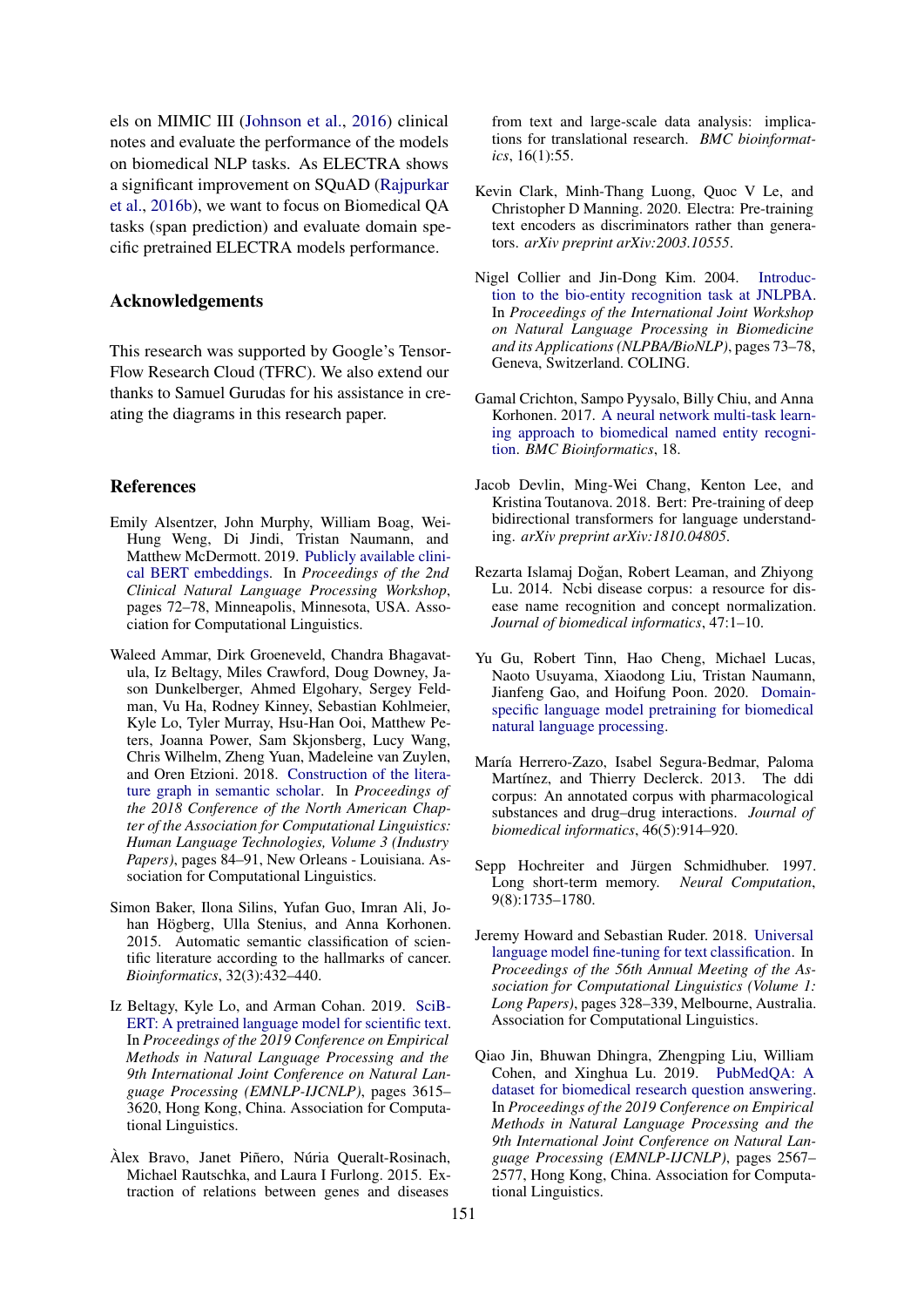- <span id="page-9-10"></span>Alistair EW Johnson, Tom J Pollard, Lu Shen, Liwei H Lehman, Mengling Feng, Mohammad Ghassemi, Benjamin Moody, Peter Szolovits, Leo Anthony Celi, and Roger G Mark. 2016. Mimic-iii, a freely accessible critical care database. *Scientific data*, 3:160035.
- <span id="page-9-19"></span>Diederik P. Kingma and Jimmy Ba. 2017. [Adam: A](http://arxiv.org/abs/1412.6980) [method for stochastic optimization.](http://arxiv.org/abs/1412.6980)
- <span id="page-9-14"></span>Martin Krallinger, Obdulia Rabal, Saber A Akhondi, Martın Pérez Pérez, Jesús Santamaría, GP Rodríguez, et al. 2017. Overview of the biocreative vi chemical-protein interaction track. In *Proceedings of the sixth BioCreative challenge evaluation workshop*, volume 1, pages 141–146.
- <span id="page-9-18"></span>John D. Lafferty, Andrew McCallum, and Fernando C. N. Pereira. 2001. [Conditional random fields:](http://dl.acm.org/citation.cfm?id=645530.655813) [Probabilistic models for segmenting and labeling se](http://dl.acm.org/citation.cfm?id=645530.655813)[quence data.](http://dl.acm.org/citation.cfm?id=645530.655813) In *Proceedings of the Eighteenth International Conference on Machine Learning*, ICML '01, pages 282–289, San Francisco, CA, USA. Morgan Kaufmann Publishers Inc.
- <span id="page-9-3"></span>Zhenzhong Lan, Mingda Chen, Sebastian Goodman, Kevin Gimpel, Piyush Sharma, and Radu Soricut. 2019. Albert: A lite bert for self-supervised learning of language representations. *arXiv preprint arXiv:1909.11942*.
- <span id="page-9-0"></span>Jinhyuk Lee, Wonjin Yoon, Sungdong Kim, Donghyeon Kim, Sunkyu Kim, Chan Ho So, and Jaewoo Kang. 2020. Biobert: a pre-trained biomedical language representation model for biomedical text mining. *Bioinformatics*, 36(4):1234–1240.
- <span id="page-9-2"></span>Patrick Lewis, Myle Ott, Jingfei Du, and Veselin Stoyanov. 2020. [Pretrained language models for biomed](https://doi.org/10.18653/v1/2020.clinicalnlp-1.17)[ical and clinical tasks: Understanding and extend](https://doi.org/10.18653/v1/2020.clinicalnlp-1.17)[ing the state-of-the-art.](https://doi.org/10.18653/v1/2020.clinicalnlp-1.17) In *Proceedings of the 3rd Clinical Natural Language Processing Workshop*, pages 146–157, Online. Association for Computational Linguistics.
- <span id="page-9-12"></span>Jiao Li, Yueping Sun, Robin J Johnson, Daniela Sciaky, Chih-Hsuan Wei, Robert Leaman, Allan Peter Davis, Carolyn J Mattingly, Thomas C Wiegers, and Zhiyong Lu. 2016. Biocreative v cdr task corpus: a resource for chemical disease relation extraction. *Database*, 2016.
- <span id="page-9-4"></span>Yinhan Liu, Myle Ott, Naman Goyal, Jingfei Du, Mandar Joshi, Danqi Chen, Omer Levy, Mike Lewis, Luke Zettlemoyer, and Veselin Stoyanov. 2019. Roberta: A robustly optimized bert pretraining approach. *arXiv preprint arXiv:1907.11692*.
- <span id="page-9-6"></span>Tomas Mikolov, Ilya Sutskever, Kai Chen, Greg Corrado, and Jeffrey Dean. 2013. [Distributed represen](http://arxiv.org/abs/1310.4546)[tations of words and phrases and their composition](http://arxiv.org/abs/1310.4546)[ality.](http://arxiv.org/abs/1310.4546)
- <span id="page-9-16"></span>Anastasios Nentidis, Konstantinos Bougiatiotis, Anastasia Krithara, and Georgios Paliouras. 2019. Results of the seventh edition of the bioasq challenge.

In *Joint European Conference on Machine Learning and Knowledge Discovery in Databases*, pages 553– 568. Springer.

- <span id="page-9-11"></span>Mark Neumann, Daniel King, Iz Beltagy, and Waleed Ammar. 2019. [ScispaCy: Fast and robust models](https://doi.org/10.18653/v1/W19-5034) [for biomedical natural language processing.](https://doi.org/10.18653/v1/W19-5034) In *Proceedings of the 18th BioNLP Workshop and Shared Task*, pages 319–327, Florence, Italy. Association for Computational Linguistics.
- <span id="page-9-13"></span>Benjamin Nye, Junyi Jessy Li, Roma Patel, Yinfei Yang, Iain J Marshall, Ani Nenkova, and Byron C Wallace. 2018. A corpus with multi-level annotations of patients, interventions and outcomes to support language processing for medical literature. In *Proceedings of the conference. Association for Computational Linguistics. Meeting*, volume 2018, page 197. NIH Public Access.
- <span id="page-9-17"></span>Benjamin Nye, Ani Nenkova, Iain Marshall, and Byron C. Wallace. 2020. [Trialstreamer: Mapping and](https://doi.org/10.18653/v1/2020.acl-demos.9) [browsing medical evidence in real-time.](https://doi.org/10.18653/v1/2020.acl-demos.9) In *Proceedings of the 58th Annual Meeting of the Association for Computational Linguistics: System Demonstrations*, pages 63–69, Online. Association for Computational Linguistics.
- <span id="page-9-1"></span>Yifan Peng, Shankai Yan, and Zhiyong Lu. 2019. [Transfer learning in biomedical natural language](https://doi.org/10.18653/v1/W19-5006) [processing: An evaluation of BERT and ELMo on](https://doi.org/10.18653/v1/W19-5006) [ten benchmarking datasets.](https://doi.org/10.18653/v1/W19-5006) In *Proceedings of the 18th BioNLP Workshop and Shared Task*, pages 58– 65, Florence, Italy. Association for Computational Linguistics.
- <span id="page-9-7"></span>Jeffrey Pennington, Richard Socher, and Christopher Manning. 2014. [GloVe: Global vectors for word](https://doi.org/10.3115/v1/D14-1162) [representation.](https://doi.org/10.3115/v1/D14-1162) In *Proceedings of the 2014 Conference on Empirical Methods in Natural Language Processing (EMNLP)*, pages 1532–1543, Doha, Qatar. Association for Computational Linguistics.
- <span id="page-9-8"></span>Matthew E Peters, Mark Neumann, Mohit Iyyer, Matt Gardner, Christopher Clark, Kenton Lee, and Luke Zettlemoyer. 2018. Deep contextualized word representations. *arXiv preprint arXiv:1802.05365*.
- <span id="page-9-9"></span>Alec Radford, Karthik Narasimhan, Tim Salimans, and Ilya Sutskever. 2018. Improving language understanding by generative pre-training.
- <span id="page-9-5"></span>Pranav Rajpurkar, Jian Zhang, Konstantin Lopyrev, and Percy Liang. 2016a. [SQuAD: 100,000+ questions](https://doi.org/10.18653/v1/D16-1264) [for machine comprehension of text.](https://doi.org/10.18653/v1/D16-1264) In *Proceedings of the 2016 Conference on Empirical Methods in Natural Language Processing*, pages 2383–2392, Austin, Texas. Association for Computational Linguistics.
- <span id="page-9-20"></span>Pranav Rajpurkar, Jian Zhang, Konstantin Lopyrev, and Percy Liang. 2016b. [Squad: 100,000+ questions for](http://arxiv.org/abs/1606.05250) [machine comprehension of text.](http://arxiv.org/abs/1606.05250)
- <span id="page-9-15"></span>Alexey Romanov and Chaitanya Shivade. 2018. [Lessons from natural language inference in the clin](http://arxiv.org/abs/1808.06752)[ical domain.](http://arxiv.org/abs/1808.06752)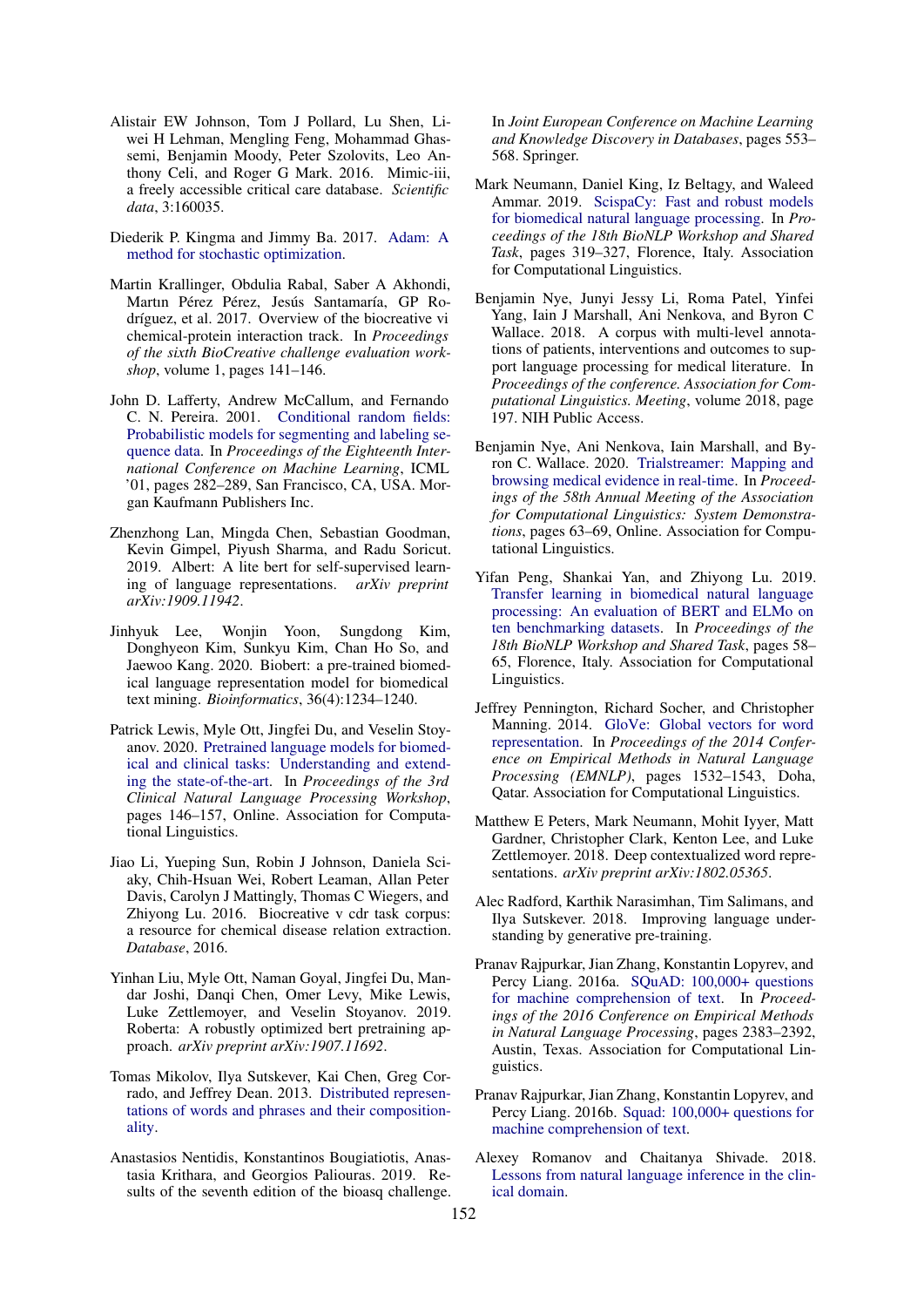- <span id="page-10-4"></span>Larry Smith, Lorraine K Tanabe, Rie Johnson nee Ando, Cheng-Ju Kuo, I-Fang Chung, Chun-Nan Hsu, Yu-Shi Lin, Roman Klinger, Christoph M Friedrich, et al. 2008. Overview of biocreative ii gene mention recognition. *Genome biology*, 9(S2):S2.
- <span id="page-10-7"></span>Gizem Soğancıoğlu, Hakime Öztürk, and Arzucan Özgür. 2017. Biosses: a semantic sentence similarity estimation system for the biomedical domain. *Bioinformatics*, 33(14):i49–i58.
- <span id="page-10-5"></span>Hanna Suominen, Sanna Salanterä, Sumithra Velupillai, Wendy W. Chapman, Guergana Savova, Noemie Elhadad, Sameer Pradhan, Brett R. South, Danielle L. Mowery, Gareth J. F. Jones, Johannes Leveling, Liadh Kelly, Lorraine Goeuriot, David Martinez, and Guido Zuccon. 2013. Overview of the share/clef ehealth evaluation lab 2013. In *Information Access Evaluation. Multilinguality, Multimodality, and Visualization*, pages 212–231, Berlin, Heidelberg. Springer Berlin Heidelberg.
- <span id="page-10-6"></span>Özlem Uzuner, Brett R South, Shuying Shen, and Scott L DuVall. 2011. [2010 i2b2/VA challenge on](https://doi.org/10.1136/amiajnl-2011-000203) [concepts, assertions, and relations in clinical text.](https://doi.org/10.1136/amiajnl-2011-000203) *Journal of the American Medical Informatics Association*, 18(5):552–556.
- <span id="page-10-3"></span>Ashish Vaswani, Noam Shazeer, Niki Parmar, Jakob Uszkoreit, Llion Jones, Aidan N Gomez, Łukasz Kaiser, and Illia Polosukhin. 2017. Attention is all you need. In *Advances in neural information processing systems*, pages 5998–6008.
- <span id="page-10-1"></span>Alex Wang, Yada Pruksachatkun, Nikita Nangia, Amanpreet Singh, Julian Michael, Felix Hill, Omer Levy, and Samuel Bowman. 2019. Superglue: A stickier benchmark for general-purpose language understanding systems. In *Advances in Neural Information Processing Systems*, pages 3266–3280.
- <span id="page-10-8"></span>Y. Wang, S. Fu, F. Shen, S. Henry, O. Uzuner, and H. Liu. 2020. The 2019 n2c2/OHNLP Track on Clinical Semantic Textual Similarity: Overview. *JMIR Med Inform*, 8(11):e23375.
- <span id="page-10-2"></span>Thomas Wolf, Lysandre Debut, Victor Sanh, Julien Chaumond, Clement Delangue, Anthony Moi, Pierric Cistac, Tim Rault, Remi Louf, Morgan Funtowicz, Joe Davison, Sam Shleifer, Patrick von Platen, Clara Ma, Yacine Jernite, Julien Plu, Canwen Xu, Teven Le Scao, Sylvain Gugger, Mariama Drame, Quentin Lhoest, and Alexander Rush. 2020. [Trans](https://doi.org/10.18653/v1/2020.emnlp-demos.6)[formers: State-of-the-art natural language process](https://doi.org/10.18653/v1/2020.emnlp-demos.6)[ing.](https://doi.org/10.18653/v1/2020.emnlp-demos.6) In *Proceedings of the 2020 Conference on Empirical Methods in Natural Language Processing: System Demonstrations*, pages 38–45, Online. Association for Computational Linguistics.
- <span id="page-10-0"></span>Zhilin Yang, Zihang Dai, Yiming Yang, Jaime Carbonell, Ruslan Salakhutdinov, and Quoc V. Le. 2020. [Xlnet: Generalized autoregressive pretraining for](http://arxiv.org/abs/1906.08237) [language understanding.](http://arxiv.org/abs/1906.08237)

# <span id="page-10-9"></span>A Pretraining

<span id="page-10-13"></span>

| <b>Hyperparameter</b>    | Discriminator/Generator |
|--------------------------|-------------------------|
| Number of layers         | 12                      |
| Hidden Size              | 768/256                 |
| FFN inner hidden size    | 3072/1024               |
| Attention heads          | 12/4                    |
| Attention head size      | 64                      |
| Embedding Size           | 768                     |
| Mask percent             | 15                      |
| Learning Rate Decay      | Linear                  |
| Warmup steps             | 10000                   |
| Learning Rate            | $2e-4$                  |
| Adam $\epsilon$          | $1e-6$                  |
| Adam $\beta_1$           | 0.9                     |
| Adam $\beta_2$           | 0.999                   |
| <b>Attention Dropout</b> | 0.1                     |
| Dropout                  | 0.1                     |
| Weight Decay             | 0.01                    |
| <b>Batch Size</b>        | 512                     |
| <b>Train Steps</b>       | 1M                      |

Table 5: Pre-train hyperparameters.

All the BioELECTRA models are trained on TPU v3-8 instances. Adopting *bfloat16*[6](#page-10-11) training helped us in improving the training speed. Very similar to BERT, we train the model in 2 phases, 90% of steps with sequence length of 128 (phase1) and 10% of steps with sequence length of 512 (phase2) to learn the positional embeddings. Model training reached 1M steps in 5 days (phase1 - 4 days and phase2 - 1day). For pretraining, we use the original ELECTRA code<sup>[7](#page-10-12)</sup> released by authors. Refer table [5](#page-10-13) for details regarding all the parameters.

### <span id="page-10-10"></span>B Finetuning

Figure [2](#page-11-0) shows different architecture schema of different models.

- Single Sentence Classification : ChemProt, DDI, GAD, i2b2-2010, HoC
- Entity Classification: BC5-chem, BC5 disease, NCBI-Disease, BC2GM, JNLPBA, ShARe/CLEFE, EBM PICO

<span id="page-10-11"></span><sup>6</sup> https://cloud.google.com/blog/products/ai-machinelearning/bfloat16-the-secret-to-high-performance-on-cloudtpus

<span id="page-10-12"></span><sup>7</sup> https://github.com/google-research/electra